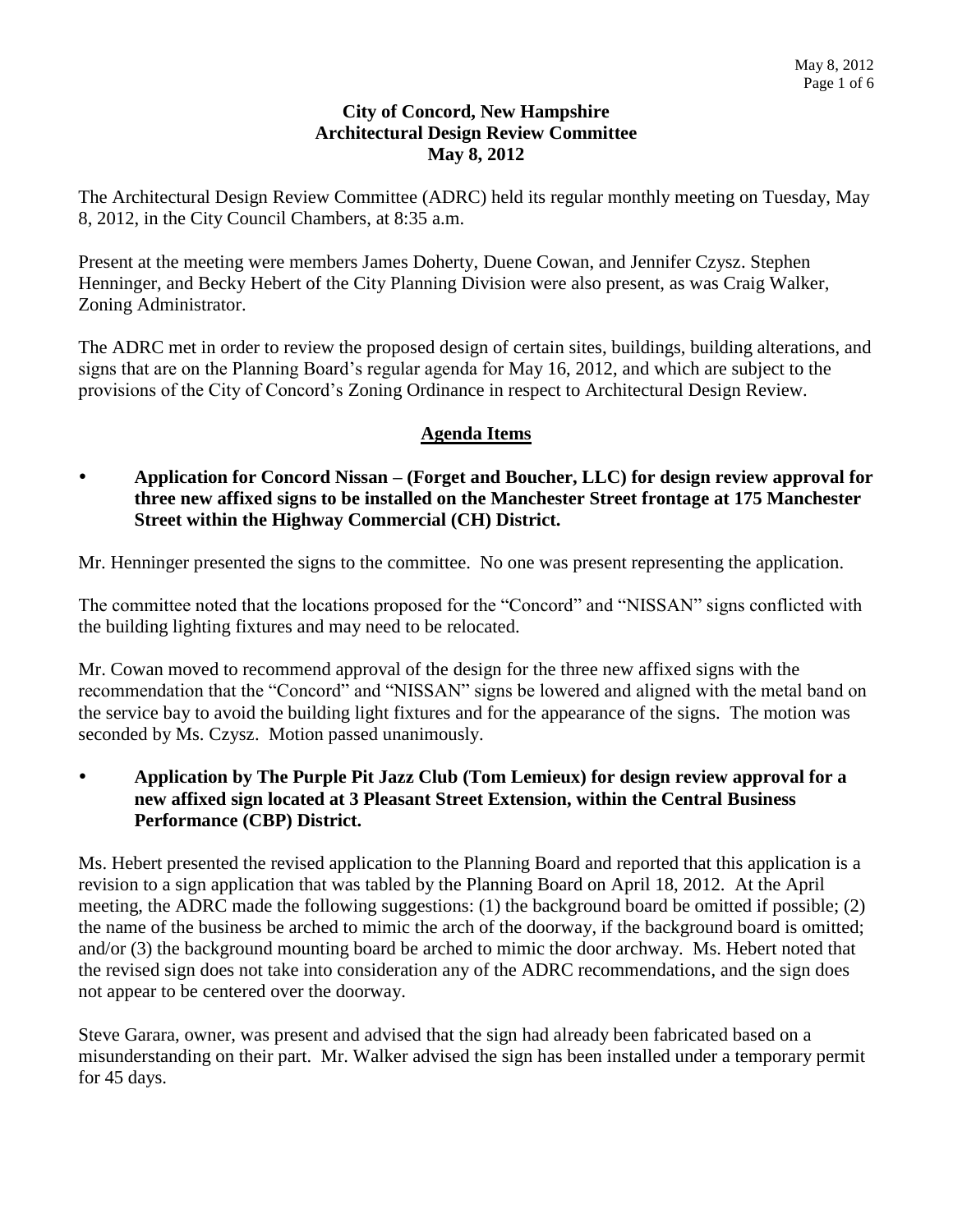The ADRC discussed the application. It was the consensus of the ADRC that the nighttime appearance of the sign was appropriate. The committee still had concerns with the box incorporating the neon and the exposed wiring and conduit leading from the building entrance to the sign.

Mr. Cowen made the motion to recommend approval of the sign on a temporary basis for six months, allowing time for the applicant to redesign the box reinforcing the brick arch. Either painting of the electrical conduit below the sign to match the brick should be done immediately or relocating the electric conduit so it's not visible. Mr. Henninger suggested using foam board painted black to create mock ups of the revised design for the box, have the applicant take pictures, and bring the pictures back to the ADRC for further consideration. The motion was seconded by Mr. Doherty. Motion passed unanimously.

 **Application by Goodhart Associates, LLC for design review approval for three new affixed signs at 70 Commercial Street, within the Opportunity Corridor Performance (OCP) District. A Conditional Use Permit (CUP) has been requested to install the larger affixed sign at the top of the building.** 

Mr. Henninger presented this application to the committee and advised the committee that a CUP is required to place the larger identification sign above the sill of the second floor windows.

Robert Perry from Advantage Signs and Paul Cole from Foxfire Management were present to represent the owner. Mr. Perry submitted revised plans for the Social Security Administration sign and for the canopy mounted "70 Commercial Street" sign. The Social Security Administration sign has been reduced significantly and will be located next to the main entrance. The font on the "70 Commercial Street" canopy sign was changed to match the font on the main identification sign.

Mr. Cowen moved to recommend approval of the Conditional Use Permit and to recommend approval of the signs as submitted and revised on May 8, 2012. The motion was seconded by Ms. Czysz. Motion passed unanimously.

 **Application by New to You (Nicole Vera) for a new panel within an existing double-sided hanging sign and a new affixed sign, located at 15 Pleasant Street, within the Central Business Performance (CBP) District.** 

Ms. Hebert noted that the application is for replacement panels in existing signs. It was also reported that the signs have already been installed, and the owner is applying for a permit after-the-fact. Ms. Hebert noted that the existing double-sided hanging sign is internally lit.

No one was present to represent the applicant.

The ADRC noted that the colors in the business logo and text on the signs do not match, and the lettering and logo for the hanging sign is not centered in the sign.

Ms. Cowen moved to recommend approval of the affixed sign and to recommend approval of the hanging sign with the recommendation that a replacement panel be provided with matching logo and text and that the graphics on the double sided hanging sign be centered in the panel. The motion to recommend approval was seconded by Mr. Doherty. Motion passed unanimously.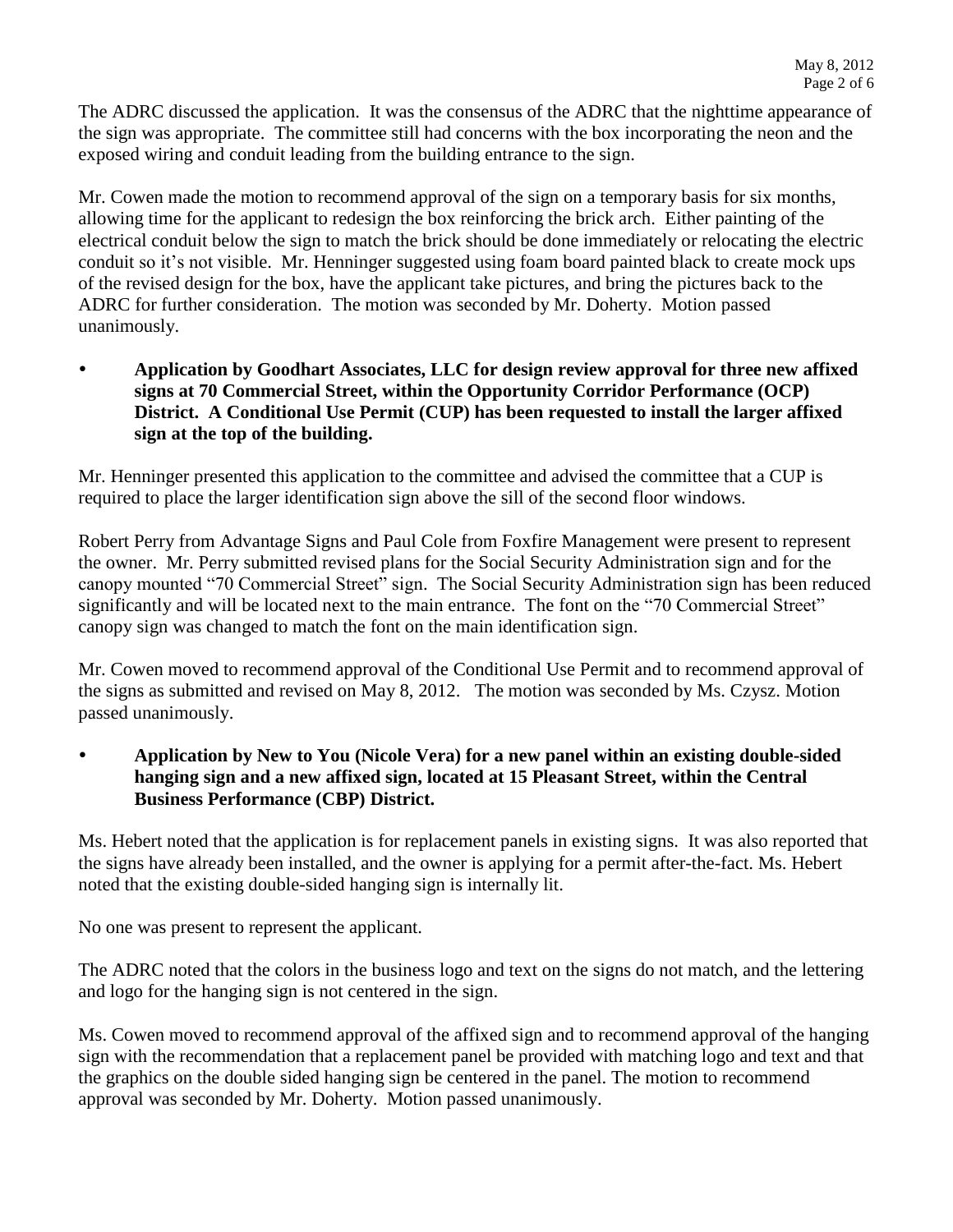### **Application by the Concord Cooperative Market for design review approval for the installation of three new affixed signs, located at 24 South Main Street, within the Central Business Performance (CBP) District.**

Because he is the architect for this project, Mr. Cowen recused himself from consideration of this application.

Ms. Hebert reported that the application is for three affixed signs to be mounted on building facades. The proposed channel letters are to be halo lit.

Mr. Perry from Advantage Signs was present to on behalf of the applicant.

Ms. Czysz noted that the brick was a darker shade than that shown on the application and the signs would have sufficient contrast against the darker brick. It was noted that the signs were appropriate for the location and use proposed.

Ms. Czysz moved to recommend approval of the three affixed signs as submitted by the applicant. The motion was seconded by Mr. Doherty. Motion passed unanimously.

 **Application by American Brake Service (Robert Hall) for design review approval to install two new awnings with signs, at 59 Pleasant Street, within the Civic Performance (CVP) District.** 

Ms. Hebert pointed out the signs will not be illuminated and will be similar to the signs used when the business was located on Loudon Road.

Glenn Schadlick, from NE-OP-CO Signs, reported that the end of the awning on the Pleasant Street side will have a curved terminus. He also noted that the awning will cover up an unattractive air conditioning unit, and the temporary banner will be removed when the awning is installed.

Mr. Cowan moved to recommend approval of the awnings and signs as submitted. The motion to recommend was seconded by Mr. Doherty. Motion passed unanimously.

 **Application by Granite State College/Gateway Center for design review approval to install a new affixed sign which requires a CUP, and two new replacement sign panels in an existing freestanding sign, located at 25 Hall Street, within the Gateway Performance (GWP) District.** 

Mr. Henninger presented the application to the committee.

Scott Aubertin was present on behalf of the applicant and advised the raceway would be located just under the grey band at the top of the building and would be painted to match the wall below the band. Mr. Aubertin advised the sign was intended to be visible from I-93.

The committee discussed the placement of the sign with the applicant. It was agreed to center the sign over the three southernmost windows on the third floor. It was the consensus that this would be the best placement and would provide more separation from the window for the lower case "g" in College.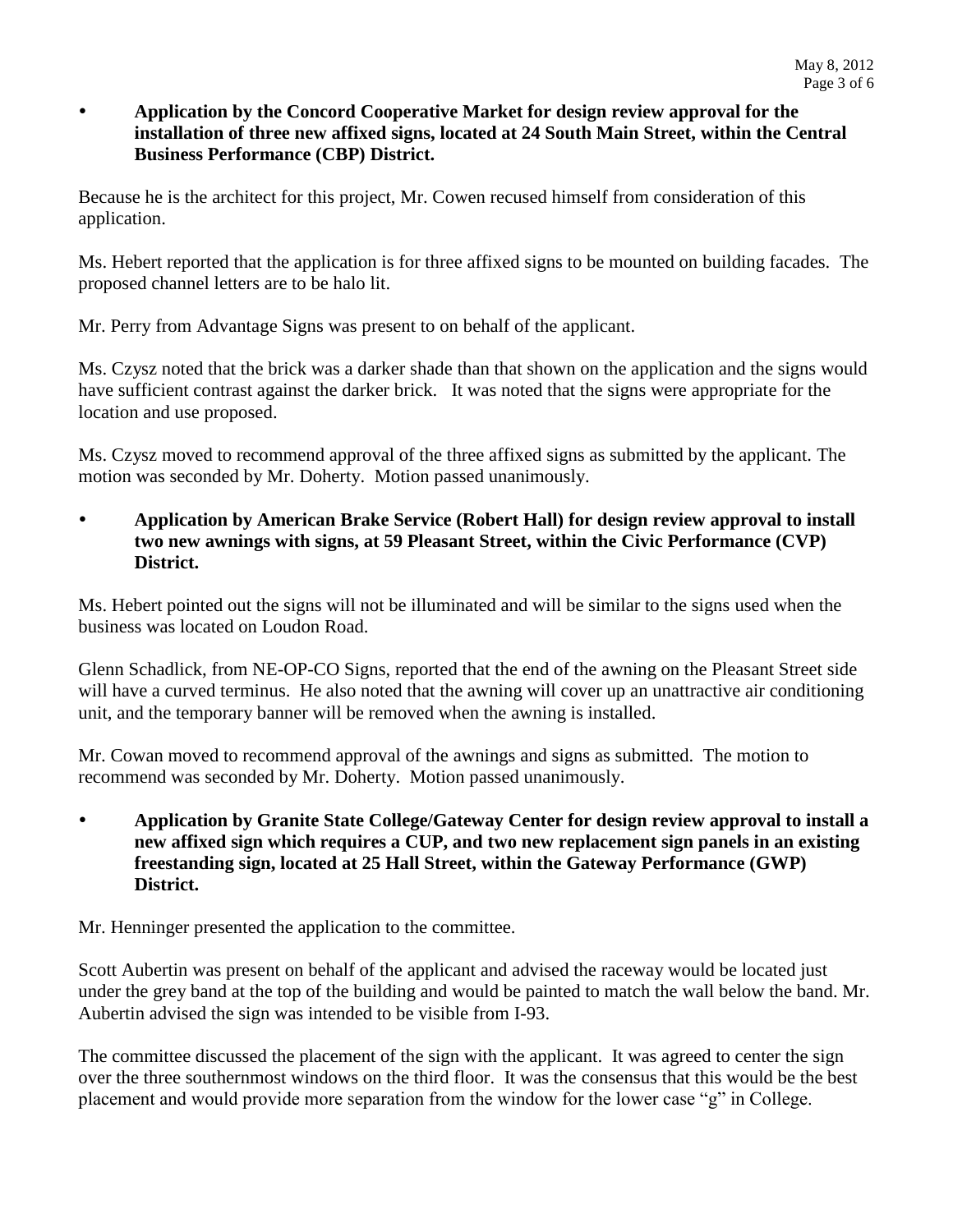Mr. Henninger noted the replacement panels in the freestanding sign appeared to enhance the appearance of the sign and the committee concurred.

The ADRC found the placement and design of the "Granite State College" sign between the roof and the third floor windows to be appropriate and

Mr. Czysz moved to recommended approval of the Conditional Use Permit and to recommend approval of the affixed sign as submitted with the recommendation the sign be centered over the three southernmost windows and the two replacement panels be approved in the existing free- standing as submitted. The motion was seconded by Mr. Cowen. Motion passed unanimously.

## **Application by CVS Realty for design review approval for five new affixed signs, located at 155 Loudon Road, within the General Commercial (CG) District.**

Mr. Henninger presented the application to the committee. He noted the Planning Board previously advised the applicant that the signs for the CVS/pharmacy as originally proposed were oversized and were not in harmony with the design of the building. The current application is for two signs with letters three feet tall and 21" tall with 75.18 square feet of sign area. A third 25 square foot sign "Drive-Thru Pharmacy" facing Loudon Road has also been requested. The three signs are in compliance with the Zoning Ordinance, and the main signs are 56 percent the size of the original proposal.

Mr. Henninger noted that two internally illuminated signs are proposed on the drive-thru canopy of seven square feet. These signs are standard for the franchise, but are only visible within a few feet of the canopy on-site and are primarily visible to the single family residences along Burns Avenue. Mr. Henninger recommended that they not be illuminated or relocated, so as not to be visible from the residential area to the immediate north.

The applicant's agent requested the signs be retained. Mr. Henninger noted the City has, over the years, received complaints from neighbors when lighted signs are directed towards residential areas. The applicant's agent suggested that the signs not be illuminated. This change was acceptable to the ADRC.

Mr. Czysz moved to recommend approval of two "CVS/Pharmacy Signs" and the "Drive Thru Pharmacy" sign as submitted by the applicant and further recommended the two canopy signs be approved without any internal illumination. The motion was seconded by Mr. Doherty. Motion passed unanimously.

 **Application by Fellowship Housing Opportunities for design review approval for façade renovations and the redesign of the parking layout with related paving, landscaping, drainage, and associated site improvements, for property located at 10 Jackson Street, within the Downtown Residential (RD) District.**

Ms. Hebert provided an overview of the project and reported that this application has undergone Section 106 Review involving input from the Heritage Commission and the NH Division of Historical Resources (NHDHR). Ms. Hebert presented the application and the findings of the NHDHR.

The NHDNR Section 106 Review resulted in a recommendation that the project will have "No Adverse Effect" with the following stipulations:

o The cupola be retained;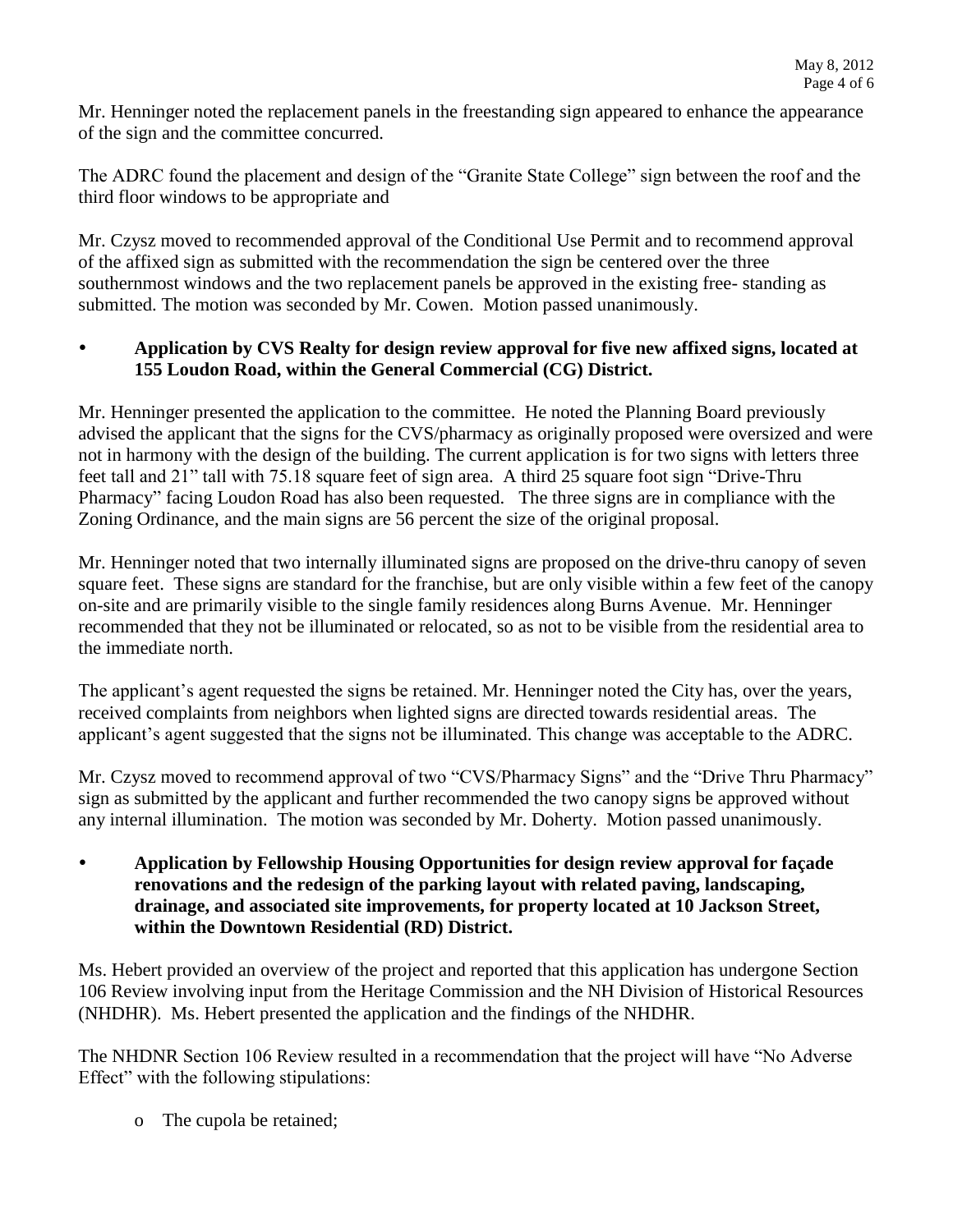- o The proposed infill porch area be set back from the current balustrade and posts to provide a perception of depth in this area – further the original posts and stick style balustrade will be restored and remain in place;
- o The new entry porch near the rear of the building will have a simple post balustrade and its roof shall be pitched in a ratio as close to possible to the existing roofline of the building;
- o New windows shall match the 2/2 configuration of the existing windows; and
- o The Queen Anne style fixed windows will be re-utilized on the south elevation.

John Turner, Page Cannon, and Eric Buck were present to representing the applicant. Mr. Turner identified on the plans the elements that had been modified to conform to the Section 106 Review.

The ADRC discussed the architectural elevations with the applicant's agents. Mr. Cowen noted that the original design of the building would have included wide corner boards and water boards. Mr. Turner noted that the applicant is concerned about budget constraints, and they may not remove all of the existing vinyl siding. It was suggested by the committee that the applicant replicate the original corner board and water board details, if the vinyl siding is removed.

Mr. Cowen moved to recommend approval of the design of the site and building plans subject to the recommendations of the NHDHR Section 106 Review and that the original detailing and trim work, including trim boards, water boards, and arches be carried through the design of the renovations, if the vinyl siding is removed. The motion was seconded by Mr. Czysz. Motion passed unanimously.

 **Application by NAMI New Hampshire for design review approval for a building addition and site improvements related to accessibility, for property located at 85 North State Street, within the Civic Performance (CVP) District.**

Mr. Henninger provided an overview of the application. The application involves an approximate 70 square foot addition on the south side of an existing building to provide a new entrance and space for an internal accessible lift. The original building has seen three additions over the last 130 years. The proposed internal modifications are to the second addition between the main building and the third addition which is currently a garage.

Included in the renovation are replacement windows and a small concrete walk leading from the parking area to the new entrance. A landscaped planter is being created adjacent to the building and a small area of pavement is being removed to create the planter next to the entrance walkway.

Steve Green, project contractor, was present to respond to questions from the committee.

Ms. Czysz moved to recommend the approval of the site and building plan, as submitted by the applicant. The motion was seconded by Mr. Doherty. Motion passed unanimously.

 **Application by Church of Jesus Christ of Latter-day Saints for design review approval for the construction of a steeple at a height in excess of 45 feet above grade, located at 90 Clinton Street, within the Institutional (IS) District.** 

Mr. Henninger presented this application to the committee. The application involves an expansion of the parking lot for 31 spaces and the replacement of an existing steeple with a larger and higher steeple.

No one was present to represent the applicant.